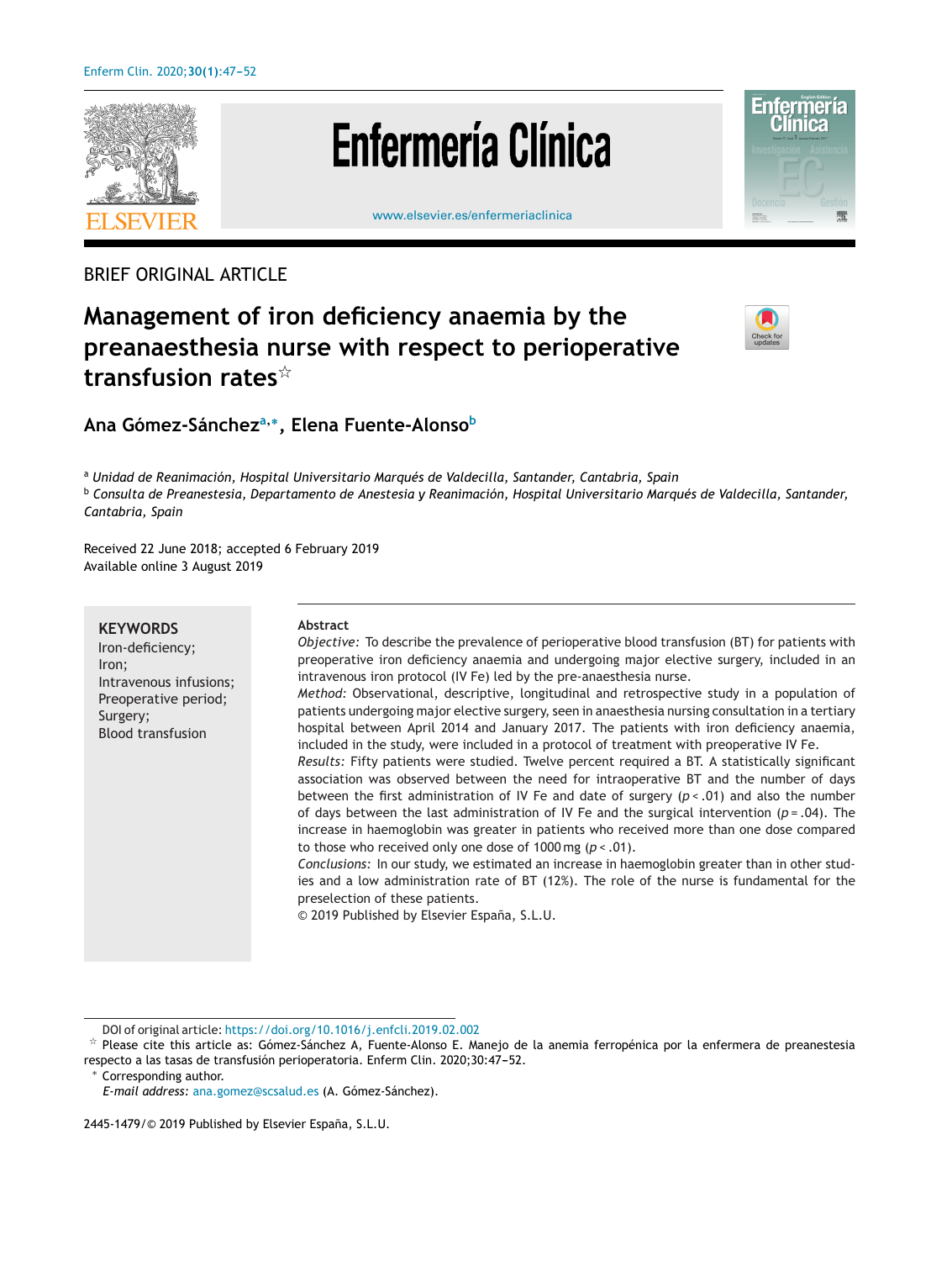#### **PALABRAS CLAVE**

Anemia ferropénica; Hierro; Infusión intravenosa; Periodo preoperatorio; Cirugía; Transfusión sanguínea

#### **Manejo de la anemia ferropénica por la enfermera de preanestesia respecto a las tasas de transfusión perioperatoria**

#### **Resumen**

*Objetivo:* Describir la prevalencia de transfusión sanguínea (TS) perioperatoria en pacientes con anemia ferropénica preoperatoria y sometidos a cirugía mayor electiva, incluidos en un protocolo de hierro intravenoso (FE IV) liderado por la enfermera de preanestesia.

*Método:* Estudio descriptivo, observacional, longitudinal y retrospectivo en una población de pacientes sometidos a cirugía mayor electiva, vistos en consulta de enfermería de anestesia en un hospital de tercer nivel entre abril de 2014 y enero de 2017. Se incluyeron en el estudio aquellos pacientes con anemia ferropénica incluidos en un protocolo de tratamiento con FE IV prequirúrgico.

*Resultados:* Se estudiaron 50 pacientes. El 12% precisó una TS. Se observó una asociación estadísticamente significativa entre la necesidad de TS intraoperatoria y el número de días entre la primera administración de FE IV y la fecha de la cirugía (p < 0,01), y también con el número de días entre la última administración de FE IV y la intervención quirúrgica (p = 0,04). El aumento de la hemoglobina fue mayor en los pacientes que recibieron más de una dosis frente a los que solo recibieron una dosis de 1.000 mg (p < 0,01).

*Conclusiones:* En nuestro estudio hemos estimado un aumento de la hemoglobina mayor que en otros estudios y una tasa de administración de TS baja (12%). El papel de la enfermera es fundamental para la preselección de estos pacientes.

© 2019 Publicado por Elsevier España, S.L.U.

#### **What is known?**

Preoperative anaemia is related to a higher risk of adverse effects in the perioperative period. Intravenous iron for treating iron deficiency anaemia during the preoperative period is a controversial issue according to the literature.

#### **What does this study contribute?**

Adherence to a preoperative intravenous iron protocol led by the preanaesthesia nurse in patients with iron deficiency anaemia undergoing major elective surgery could reduce the rate of perioperative blood transfusions and their associated risks.

#### **Introduction**

Preoperative anaemia appears in a third of patients undergoing elective surgery, related to a higher risk of adverse effects during the perioperative period. Standard practice is to treat with blood transfusion (BT) although this is not exempt from complications, since it increases the risk of infection, the number of heart complications, the length of hospital stay and the number of deaths.

The main cause of anaemia in the general population in developed countries is insufficient iron.<sup>[1](#page-4-0)</sup> Although this is a controversial matter, several studies and clinical practice guidelines support the use of intravenous iron (IV Fe) for treating iron deficiency anaemia in the preoperative period. $2-4$  The literature states that IV FE is highly effective in replacing iron reserves and increasing haemoglobin (Hb) in iron deficiency anaemia by  $50\%$  in 5 days,  $75\%$  in  $10-14$ days and to a maximum in [3](#page-4-0) weeks. $3$ 

The early detection programme for patients with major elective presurgical iron deficiency anaemia is based on the coordination of an interdisciplinary circuit, conducted in our centre from April 2014 by the nurse in the preanaesthesia unit (PN). The haematologist refers patients to the PN with anaemia criteria, in order to coordinate diagnosis of iron deficiency anaemia in patients at moderatesevere risk of bleeding (major visceral surgery, heart surgery and large vessel surgery, reconstructive plastic, urological, head and neck, advanced oncological, neurosurgery and surgery of the spinal column). If the patient meets with the iron deficiency anaemia criteria they are included in the preoperative IV Fe administration programme. Administration is usually made during the 24 h after preoperative consultation. The optimum dose is calculated using the following formula: weight  $\times$  [(Hb<sub>ideal</sub> – Hb<sub>patient</sub>)  $\times$  2.4] + 500. In our centre, the PN, together with the haematologist, preselects the patients who will probably benefit from this treatment.

The main aim of the study was to describe the prevalence of the perioperative BT in patients with iron deficiency anaemia and undergoing major elective surgery included in a IV FE protocol led by the PN. A secondary aim was to determine what factors are associated with the need for perioperative BT and the analytical parameters related to anaemia.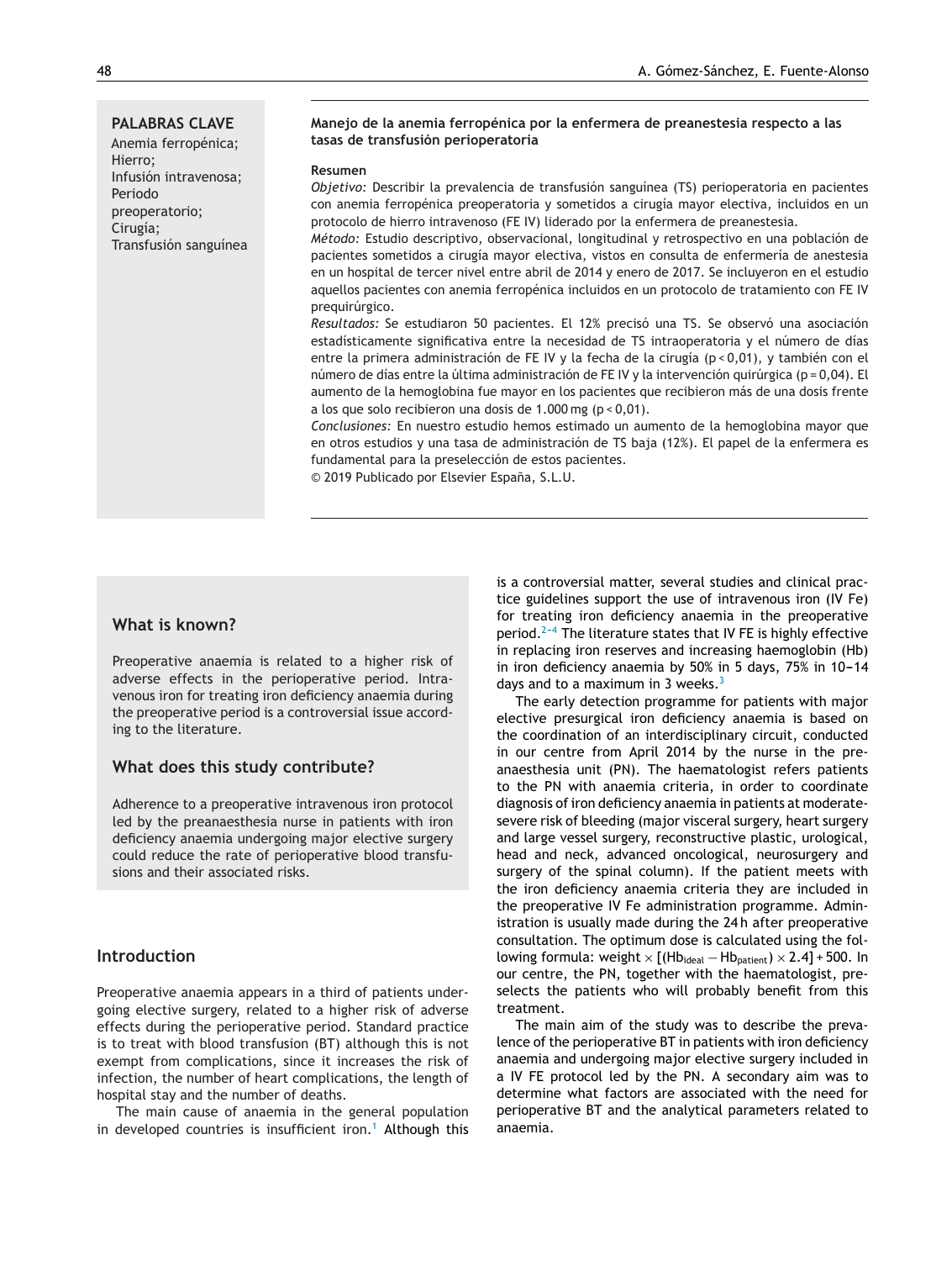#### **Method**

A descriptive, longitudinal and retrospective study, conducted in a population of patients who underwent major elective surgery and who were assessed by the PN in a tertiary level hospital. Patients who were over 18 who met the iron deficiency anaemia criteria from the preanaesthetic analytical study were included in the study (concentration of Hb < 12 g/dl in women and 13 g/dl in men, ferritin < 100 ng/ml and/or index of iron saturation  $<$  20  $\mu$ g/dl<sup>3</sup>) and who were treated with IV FE prior to surgery.

Patients whose surgical intervention date was less than a week from the date of preanaesthesia consultation, pregnant women and those with intolerance/allergy to IV FE were excluded. No patients were excluded for maximum time from administration of iron to date of surgery.

A consecutive sample of the patients who were included in the programme between April 2014 and January 2017 was made, collecting data in the preanaesthetic consultation and during surgery. In order to calculate the sample size, it was taken into account that, according to the literature,  $3\%$  could possibly require a BT.<sup>5</sup> [A](#page-4-0) sample size of 50 individuals was estimated (95% confidence level, 5% precision rate, 10% replacement rate), calculated with the GRANMO 7.12. statistical package.

The patients were included in the programme after signing an informed consent form. The study was approved by the Hospital Research Committee. Research took place based on the Declaration of Helsinki, complying with the regulation of Good Clinical Practice. All data were treated in keeping with Organic Law 15/1999, of 13th December, governing personal data protection.

Data collection was performed by the PN, who consulted the patient's medical history, retrospectively, using a standard data collection notebook. The following sociodemographical and clinical variables were recorded: age, gender, type of surgery, anaesthetic risk according to the ASA scale, anticoagulant treatment, suspension of the anticoagulation prior to surgery, antiaggregation therapy, suspension of the antiaggregation prior to surgery.

Analytical parameters of the preoperative period and admittance to surgery were recorded: Hb, haematocrit, glomerular filtrate, iron, ferritin, mean corpuscular volume and iron saturation index. The need and number of perioperative (intraoperative and immediate postoperative - first 6 h after surgery) BT was noted. Regarding treatment with IV FE, the following variables were collected: active substance, dose, frequency, days between first dose and surgery, days between last dose and surgery, days between initial administration and last dose of IV FE and adverse effects relating to administration.

SA descriptive analysis of the study variables was made, using central tendency measures for the quantitative variables and frequencies and percentages for the qualitative variables. To determine which factors impacted the need for perioperative BT and in the analytical parameters related to anaemia bivariate analysis was performed between the Hb levels, the need for BT and the different days between IV FE administrations and surgery. The ASA-BT relationship and the number of adverse reactions. For statistical inference the student's T-test was used, as was the Mann-Whitney *U* test and the Wilcoxon ranges. A *p* values of .05 was considered statistically significant. The statistical software package IBM SPSS Statistics version 20.0 was used.

#### **Results**

During the study period 93 patients were diagnosed with iron deficiency anaemia and were included in the administration programme of preoperative IV FE. Of these, 43 were ruled out for not complying with the inclusion criteria (2 because they had not performed surgery when data was collected and 41 because data was incomplete).

Finally 50 patients were studied. The socio-demographic and clinical variables of the sample studied is reflected in [Table](#page-3-0) 1. Mean age was 59 years (range 26-88 years, standard deviation 18 years). Anticoagulant treatment was suspended to all anticoagulated patents. Antiaggregation was suspended in 2 of the 13 antiaggregated patients (15.4%). [Table](#page-4-0) 2 shows the central tendency measures for the analytical parameters, the number of BT and the days between the first dose and surgery, and the days between the initial administration and the final dose of IV FE of the population under study.

The initial dose of IV FE in all cases was 1000 mg of carboxymaltose iron. Patients who were to undergo surgical intervention with over 30 days between the initial dose and surgery (*n* = 27) had a mean increase of Hb of  $2.237 \pm 2.34$  g/dl, compared with a mean increase of Hb of .730  $\pm$  1.03 g/dl in those with 30 days or less between the initial dose and surgery (*n* = 23; *t* = −3.015; 95% CI −2.5193/−.4940; *p* = .005).

Twelve per centre required a BT: 8% required an intraoperative BT (*n* = 4) and 4% required a BT during the immediate postoperative period (*n* = 2). Between the patients who required an intraoperative BT a mean of  $8.75 \pm 5.56$  days had passed since the last dose up to surgery, compared with a mean of  $24.28 \pm 26.54$  days of those who required a BT (*t* = −3235; 95% CI 25.512/−5.553; *p* = .004).

There was a statistical association of the days between the initial dose and surgery with the need for an intraoperative BT: 12.25  $\pm$  4.64 days in those who required a BT compared with  $46.83 \pm 36.31$  days of those who did not (*t* = −5.925; 95% CI 46.358/−22.794; *p* <.01). There was no statistical association between the days between initial dose and surgery and the days from the final dose until surgery with the postoperative BT.

Regarding the total IV FE dose administered prior to surgery, 80% (*n* = 40) received a dose >1000 mg. In this patient group the increase of mean Hb was  $1.903 \pm 2.046$ compared with  $.11 \pm .77$  g/dl compared with the group who received a single dose of 1000 mg (*t* = −4.416; 95% CI 2.6131/−0.9719; *p* < .01). Equally, those who received more than one dose  $(n=39)$  presented a mean increase of the Hb higher than those who received a single dose (*n* = 11): 1.954  $\pm$  2.047 compared with .091  $\pm$  .738 g/dl, respectively (*t* = −4.702; 95% CI 2.6609/−1.0649; *p* <.01).

No patient presented with adverse effects relating to the administration of IV FE.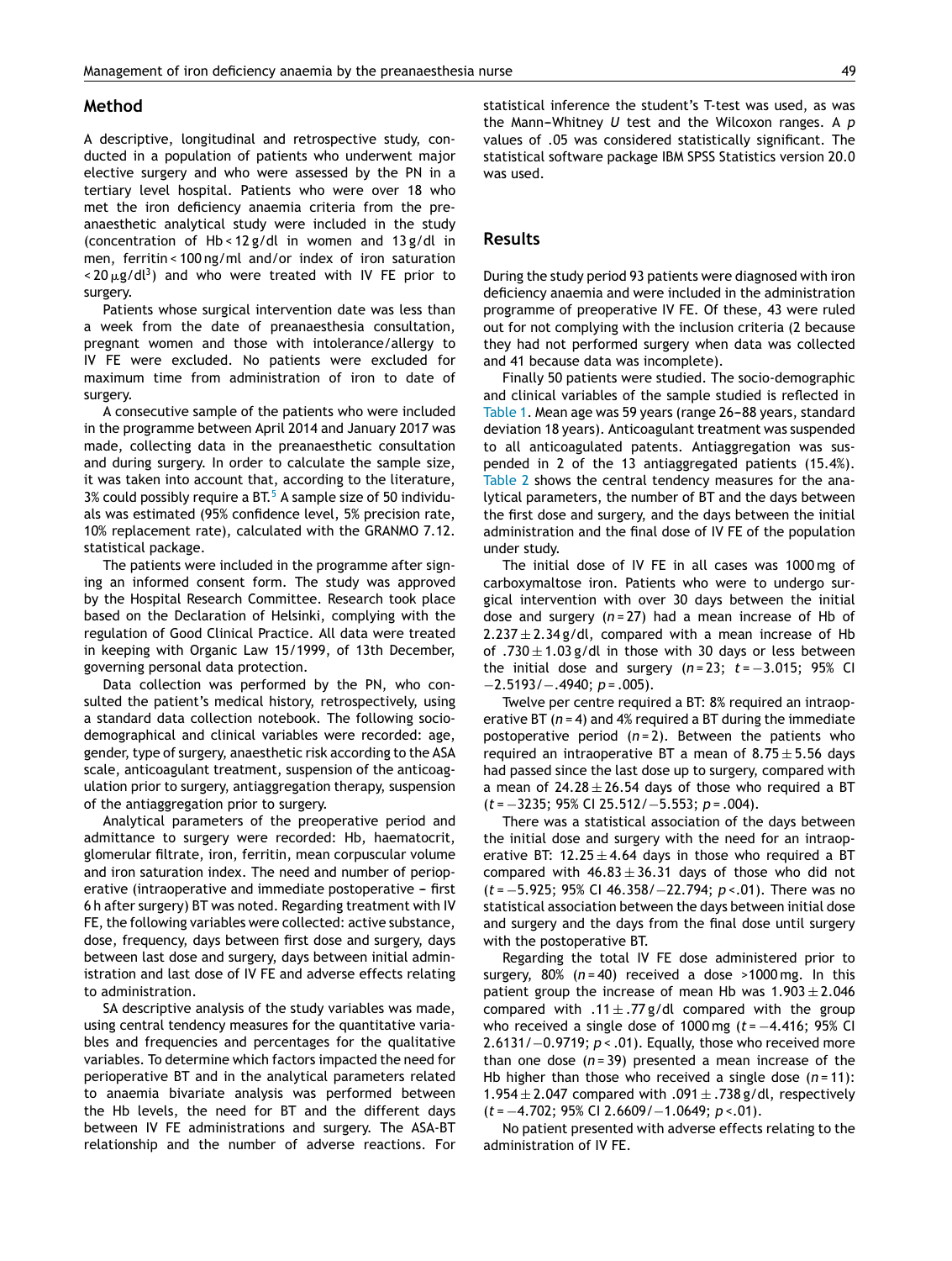<span id="page-3-0"></span>**Table 1** Socio demographic and clinical data of the sample (*n* = 50).

| Characteristics                                                           | Drug            | $\sqrt{n}$     | $\%$           |
|---------------------------------------------------------------------------|-----------------|----------------|----------------|
| Sex                                                                       |                 |                |                |
| Man                                                                       |                 | 21             | 42             |
| Woman                                                                     |                 | 29             | 58             |
| ASA anaesthetic risk (scale)                                              |                 |                |                |
| ı                                                                         |                 | 13             | 26             |
| $\label{eq:1} \prod_{i=1}^n \left\{ \prod_{i=1}^n \frac{1}{n_i} \right\}$ |                 | 21             | 42             |
| $\mathbf{III}$                                                            |                 | 16             | 32             |
| Type of surgery                                                           |                 |                |                |
| General                                                                   |                 | 16             | 32             |
| Gynaecological                                                            |                 | 19             | 38             |
| Obstetric                                                                 |                 | $\mathbf{1}$   | $\sqrt{2}$     |
| Adult orthopaedic                                                         |                 | 1              | $\mathbf 2$    |
| Chest                                                                     |                 |                | $\sqrt{2}$     |
| Traumatological                                                           |                 | 1              | $\overline{2}$ |
| Urological                                                                |                 | $\overline{7}$ | 14             |
| Vascular                                                                  |                 | $\overline{4}$ | 8              |
| Anticoagulated                                                            |                 |                |                |
| <b>No</b>                                                                 |                 | 44             | 88             |
| Yes                                                                       |                 | 6              | 12             |
|                                                                           | Acenocumarol    | 5              | 83             |
|                                                                           | Apixaban        | $\mathbf{1}$   | 17             |
| Antiaggregate                                                             |                 |                |                |
| No                                                                        |                 | 37             | 74.0           |
| Yes                                                                       |                 | 13             | 26.0           |
|                                                                           | AAS             | $10\,$         | 77             |
|                                                                           | Thienopyridines | 3              | 33             |
| Intraoperative transfusion                                                |                 |                |                |
| No                                                                        |                 | 46             | 92             |
| Yes                                                                       |                 | $\overline{4}$ | 8              |
| Postoperative transfusion                                                 |                 |                |                |
| No                                                                        |                 | 48             | 96             |
| Yes                                                                       |                 | $\overline{2}$ | $\overline{4}$ |

AAS: acetysalicylic acid; ASA: American Society of Anaesthesiologists.

#### **Discussion**

The prevalence of BT is estimated at 12% in our series. Calleja et al. $6$  [r](#page-4-0)efer to a significant reduction of BT requirements in patients who undergo colorectal surgery treated with IV FE preoperatively, 38.7% compared with 9.9% in the control group, whilst the Quinn rate in similar patients is 0%. However, the Muñoz ET al.<[s](#page-4-0)up>7</sup> series shows a BT rate of 32.4% in patients who undergo major orthopaedic surgery treated with IV FE. This suggests that the results may vary depending on the type of surgery which in our case was mostly general, gynaecological and urological (84%).

Previous cohort studies have demonstrated that correction of preoperative anaemia is associated with a reduction in perioperative BT. $8$ 

The results from our sample have an estimated increase of Hb which is higher than that of other studies.<sup>[9](#page-5-0)</sup>

Our results prove that the higher the time between the initial dose of IV FE and surgery, the lower the rate of perioperative BT, compared with other studies which show that, although the administration of iron is given early preoperatively, the need for perioperative BT decreases. $8$ 

With regard to adverse effects, Auerbach et al. describe iron preparations as effective and having improved greatly in their safety profiles.<sup>[10](#page-5-0)</sup> The prevalence of serious adverse effects associated with IV FE is very low, lower than that described with the use of allogenic  $BT^3$  [O](#page-4-0)ur results coincide with these data, since incidence was null.

Our study has limitations on being descriptive and non experimental, single-centred and with a small sample, which may have affected variability. We planned to conduct a quasi-experimental pre/post implementation study of the described protocol, but until it was put into place with coordination from the PN, in our hospital no iron study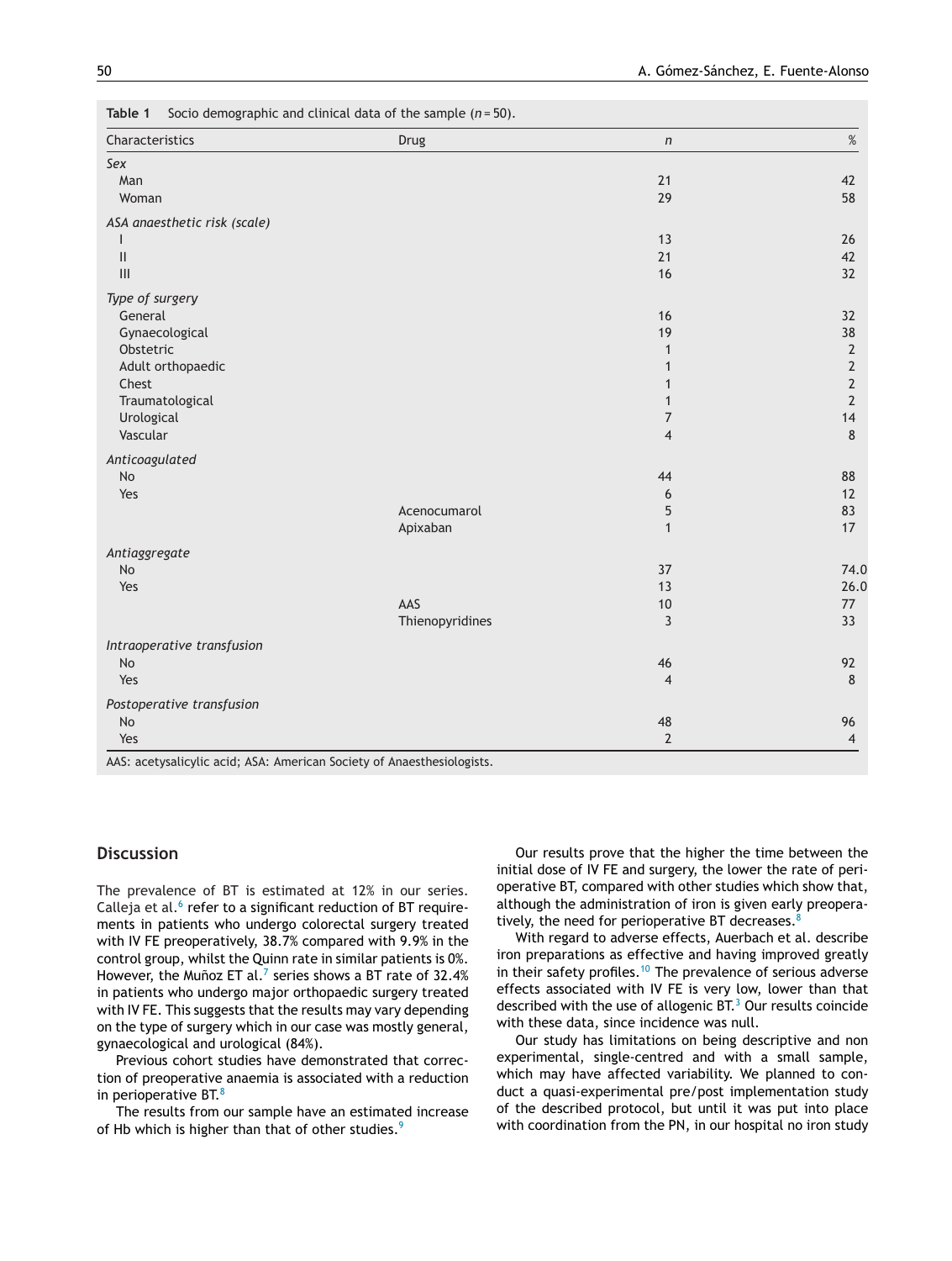<span id="page-4-0"></span>

| Table 2 Measures of central tendency for the analytical parameters, the number of blood transfusions and days between |  |  |  |  |  |  |  |
|-----------------------------------------------------------------------------------------------------------------------|--|--|--|--|--|--|--|
| administration of iron and surgery.                                                                                   |  |  |  |  |  |  |  |

|                                         | Mean | Median | Maximum | Minimum        | Standard deviation |
|-----------------------------------------|------|--------|---------|----------------|--------------------|
| Preoperative haemoglobin (g/dl)         | 10.5 | 10.6   | 12.9    | 7.9            | 1.2                |
| Preoperative haematocrit (%)            | 32.9 | 33.8   | 38.7    | 25.0           | 3.2                |
| Preoperative MCV (fL)                   | 79.4 | 80.4   | 96.7    | 60.5           | 9.0                |
| Preoperative iron $(\mu g/dl)$          | 31   | 23     | 204     | 8              | 32                 |
| ISF preoperative (%)                    | 8    | 6      | 40      | $\overline{2}$ | 7                  |
| Pre-SI haemoglobin (g/dl)               | 12.0 | 11.9   | 17.3    | 8.4            | 1.7                |
| Pre-Si haematocrit (%)                  | 37.1 | 36.8   | 52.3    | 27.1           | 4.9                |
| Pre-SI MCV (fL)                         | 87   | 87     | 99      | 67             | 6                  |
| Pre-SI iron $(\mu g/dl)$                | 65   | 59     | 125     | 11             | 6                  |
| Pre-SI TSI $(\%)$                       | 23   | 21     | 45      | 4              |                    |
| Pre-SI ferritin (ng/ml)                 | 307  | 260    | 738     | 63             | 183                |
| Total IV FE (mg) dose                   | 1560 | 1500   | 2800    | 1000           | 480                |
| Number of intraoperative CE             |      |        |         |                |                    |
| Number of postoperative CE              |      |        |         |                |                    |
| Increase in haemoglobin (g/dl)          | 1.5  | 1.1    | 8.1     | $-3.3$         | 2.0                |
| Days between last dose of IV FE and SI  | 23   | 14     | 127     |                | 26                 |
| Days between first dose of IV FE and SI | 44   | 36     | 155     | 5              | 36                 |

CE: concentrates of erythrocytes; IV FE: intravenous iron; SI: surgical intervention; TSI: transferrin saturation index; pre-SI: presurgical intervention; BT: blood transfusion; MCV: mean corpuscular volume.

was conducted in the patients who presented with anaemia preoperatively, and we therefore do not have any reliable data prior to start-up of the programme.

The creation of an interdisciplinary circuit together with specific nursing for anaesthetic activity outside the operating theatre optimises resources, improves standard clinical practice, facilitates universal pre- anaesthetic assessment and boosts care.<sup>[11](#page-5-0)</sup> The nurses in charge of pre-anaesthesia are essential in preselecting patents with iron deficiency anaemia since once they determine the analytic data issued by the haematologist and collate them with the date for surgery, they propose the inclusion of IV FE into the preoperative administration protocol. Correct training and awareness among the medical and nursing staff would be useful for increasing adherence to the protocol and for preventing the exposure of anaemic patients to BT with all the risks this may entail.<sup>7</sup> The patient's status would be optimised and postoperative morbimortality reduced. Future lines of investigation could determine how the figure of the nurse may improve the protocol sequence.

#### **Conflict of interests**

The authors have no conflict of interests to declare

#### **Acknowledgements**

Firstly, the study subjects without whose collaboration this study could not have been conducted and secondly, to José Luis Cobo Sánchez, the nurse from the Quality, Training, R+D+i of Nursing in our hospital.

#### **References**

- 1. Quinn EM, Meland E, McGinn S, Anderson JH. Correction of iron-deficiency anaemia in colorectal surgery reduces perioperative transfusion rates: a before and after study. Int J Surg. 2017;38:1-8, [http://dx.doi.org/10.1016/j.ijsu.2016.12.029.](dx.doi.org/10.1016/j.ijsu.2016.12.029)
- 2. National Institute for Health and Care Excellence. NICE guideline [NG24]. Blood transfusion; 2015. Available from: [https://www.nice.org.uk/guidance/ng24/chapter/Recommen](https://www.nice.org.uk/guidance/ng24/chapter/Recommendations) [dations#alternatives-to-blood-transfusion-for-patients-having](https://www.nice.org.uk/guidance/ng24/chapter/Recommendations)[surgery-2](https://www.nice.org.uk/guidance/ng24/chapter/Recommendations) [accessed 15.01.19].
- 3. Munoz M, Acheson AG, Auerbach M, Besser M, Habler O, Kehlet H, et al. International consensus statement on the peri-operative management of anaemia and iron deficiency. Anaesthesia. 2017;72:233-47, [http://dx.doi.org/](dx.doi.org/10.1111/anae.13773) [10.1111/anae.13773.](dx.doi.org/10.1111/anae.13773)
- 4. Leal-Noval SR, Munoz M, Asuero M, Contreras E, Garcia-Erce JA, Llau JV, et al. Spanish Consensus Statement on alternatives to allogeneic blood transfusion: the 2013 update of the "Seville Document". Blood Transfus. 2013;11:585-610, [http://dx.doi.org/10.2450/2013.0029-13.](dx.doi.org/10.2450/2013.0029-13)
- 5. Murphy MF, Stanworth SJ, Yazer M. Transfusion practice and safety: current status and possibilities for improvement. Vox Sang. 2011;100:46-59, [http://dx.doi.org/10.1111/](dx.doi.org/10.1111/j.1423-0410.2010.01366.x) [j.1423-0410.2010.01366.x](dx.doi.org/10.1111/j.1423-0410.2010.01366.x).
- 6. Calleja JL, Delgado S, del Val A, Hervás A, Larraona JL, Terán Á, et al., Colon Cancer Study Group. Ferric carboxymaltose reduces transfusions and hospital stay in patients with colon cancer and anemia. Int J Colorectal Dis. 2016;31:543-51, [http://dx.doi.org/10.1007/s00384-015-2461-x](dx.doi.org/10.1007/s00384-015-2461-x).
- 7. Muñoz M, Gómez-Ramírez S, Cuenca J, García-Erce JA, Iglesias-Aparicio D, Haman-Alcober S, et al. Very-short-term perioperative intravenous iron administration and postoperative outcome in major orthopedic surgery: a pooled analysis of observational data from 2547 patients. Transfusion (Paris). 2014:54:289-99, [http://dx.doi.org/10.1111/trf.12195](dx.doi.org/10.1111/trf.12195).
- 8. Lasocki S, Krauspe R, von Heymann C, Mezzacasa A, Chainey S, Spahn DR. PREPARE: the prevalence of